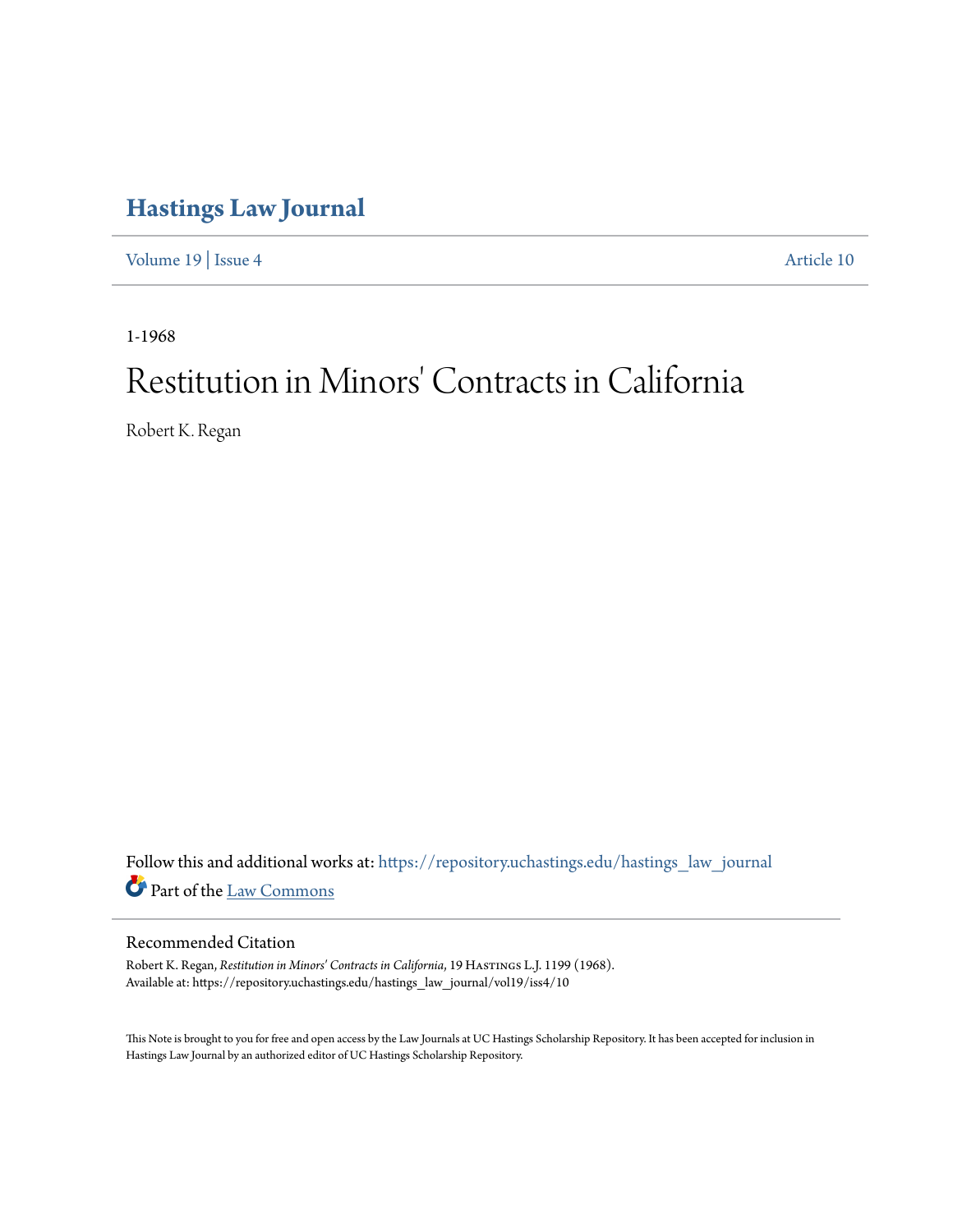# **NOTES**

# **RESTITUTION IN MINORS' CONTRACTS IN CALIFORNIA**

Perhaps the most outstanding characteristic of the law of minors' contracts is the general lack of any single, consistent principle underlying the decisions. Irreconcilable conflict has resulted from attempts to protect the minor on the one hand and to prevent injustice to persons dealing with the minor on the other.<sup>1</sup> The courts attempt to achieve a satisfactory balance between these two apparently conflicting principles in cases where the minor seeks to disaffirm his be a defense against a claim for restitution, in addition to being a defense against binding the infant to the contract? A different balance may result depending upon whether the minor retains the consideration *in specie,* or has parted with it, or retains all or part of it in a used or damaged condition.<sup>2</sup>

The current patchwork of rules is at least partially the result of courts deciding cases without having first completed the logically antecedent step of adequately formulating the reason and purpose for giving special protection to minors.<sup>3</sup> "[W]e cannot know what kinds of rules to make until we know more clearly what the goal to be reached by the infancy doctrine is."'4

In any transaction in which an infant has contracted with an adult, the likelihood that someone will be injured is great. Without legal protection, that person will almost invariably be the infant. But in its zeal to prevent this, the law has sometimes overcompensated and has shifted the entire injury to the perhaps equally faultless adult.5 This note will attempt to show the application of the above

**1** Petit v. Liston, 97 Ore. 464, 465-67, 191 P. 660, 661 (1920); cf. Johnson v. Northwestern Mut. Life Ins. Co., 56 Minn. 365, 59 N.W. 992 (1894).

<sup>2</sup>**Cf.** Edge, *Voidability of Minors' Contracts: A Feudal Doctrine in a Modern Economy,* 1 GA. L. REV. 205, 255-56 (1967). "The present case law often gives conflicting, poorly reasoned, and generally unsatisfactory answers to many of these questions. This in great part is caused by the fact that judges either (1) do not properly analyze a problem because they have not really examined the goal to be fostered through the infancy doctrine, or (2) they see the rationale upon which the voidability concept is based to be so unrealistic when applied to modern economically sophisticated youth that they rebel against the assumption that the minor needs the protection." *Id.* at **256.**

**<sup>3</sup>***Id.*

**<sup>4</sup>***Id.* at 255.

*5 See, e.g.,* Greensboro Morris Plan Co. v. Palmer, 185 N.C. 109, 116 S.E. 261 (1923), as an example of "over-protectionism" on the part of the courts. The dissent of Justice Stacy brings out this point:

"I recognize the force of the argument that the dominant purpose of the law in permitting infants to disaffirm their contracts is to protect children and those of tender years from their own improvidence, or want of discretion, and from the wiles of designing men. But when this right is used to relieve minors from their liability for torts and deliberate wrongs [fraud-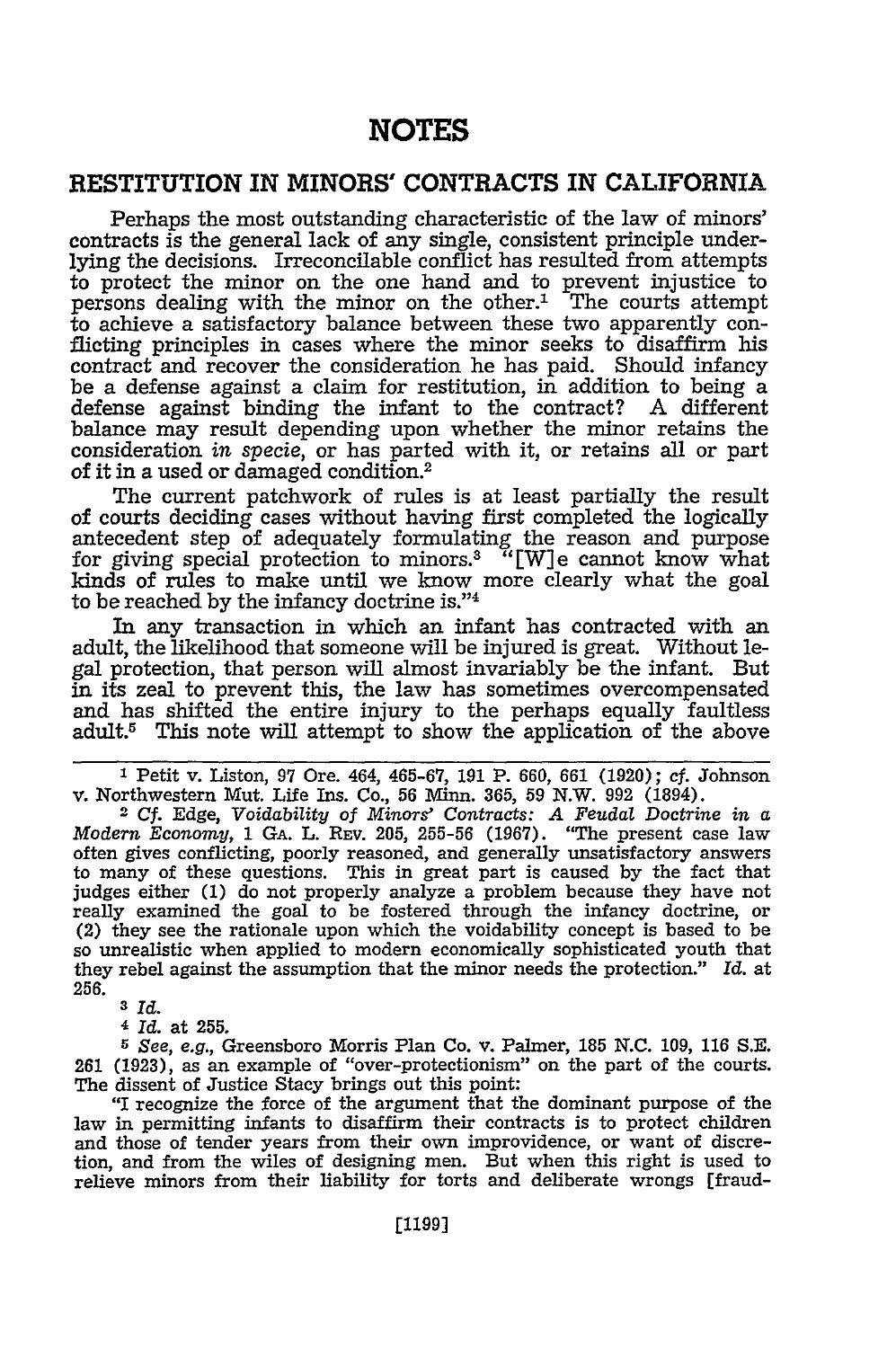principles, especially with reference to California law; it will also suggest that they are not necessarily mutually exclusive and that an integration may be achieved by the application of general rules of law and equity.

### The Majority Rule

A great deal has been written on the general view of the courts toward infants' contracts and the rules which have developed under<br>the common law, both in England and in the United States.<sup>6</sup> In the common law, both in England and in the United States. $6$ order to provide some background and, more importantly, to indicate the basic rationale behind the American majority rule, this material will be reviewed very briefly.

When an infant disaffirms his contract, in the great majority of the states he need not return any of the consideration he received under the contract except for that which remains in his possession *in specie,7* i.e. he need not account for any property which he has lost, squandered or dissipated.8 He has no obligation to put the other party in status quo,<sup>9</sup> nor to account for use, depreciation or damage to the property while in his possession.'0 Thus, in a case where the value of the use and depreciation of the property exceeded the amount actually paid by the minor, the infant was allowed to recover the full amount he paid without diminution.<sup>11</sup>

In those states following the majority rule, the courts consider the welfare of the infant to be of paramount importance<sup>12</sup>—even to the exclusion of doing equity to the other party.13 They argue that the reason the law allows the infant the privilege of disaffirming is to protect him against the immaturity and improvidence which lead him into making unwise contracts.<sup>14</sup> This purpose would be

ulent misrepresentations of age], the very protection which was intended as a shield to them becomes a sword in their hands. Jealous as the law may be of the rights of infants, it seems to me that, in the case at bar, this solicitude has reached the stage of 'a vaulting ambition which o'erleaps itself and falls on t'other side.'" *Id.* at 119, 116 S.E. at 265-66.

*6 See, e.g.,* Hartwig, *Infants' Contracts in English Law with Commonwealth* and *European Comparisons,* 15 **INT'L** & COMP. L.Q. 780 (1966); Note, *Liability* of *the Infant in Contract,* 20 IowA L. REv. 785 (1935); 43 C.J.S. *Infants* §§ 71-75 (1945); Annot, 124 A.L.R. 1368 (1940).

**<sup>7</sup>**Shutter v. Fudge, 108 Conn. 528, 143 A. 896 (1928); Snodderly v. Brotherton, 173 Wash. 86, 21 P.2d 1036 (1933).

**<sup>8</sup>**McGuckian v. Carpenter, 43 R.I. 94, 110 A. 402 (1920).

**9** Gillis v. Goodwin, 180 Mass. 140, 61 N.E. 813 (1901).

*<sup>10</sup>See, e.g., id.* (use); Freiburghaus v. Herman Body Co., 102 S.W.2d 743 (Mo. Ct. App. 1937) (depreciation); Bowling v. Sperry, 133 Ind. App. 692, 184 N.E.2d 901 (1962) (damage).

**<sup>11</sup>**Whitcomb v. Joslyn, 51 Vt. 79 (1878).

<sup>12</sup>*See,* e.g., Snodderly v. Brotherton, 173 Wash. 86, 21 P.2d 1036 (1933); *cf.* Wuller v. Chuse Grocery Co., 241 Ill. 398, 89 N.E. 796 (1909).

<sup>13</sup> Snooderly v. Brotherton, 173 Wash. 86, 21 P.2d 1036 (1933); McGuckian v. Carpenter, 43 R.I. 94, 110 A. 402 (1920): "[T]he right of an infant to avoid his contract is absolute and paramount to all equities." *Id.* at 97, **110** A. at 403.

14 McGuckian v. Carpenter, 43 R.I. 94, 110 A. 402 (1920). *But* **cf.** Edge, *supra* note 2, which reviews historical evidence that casts doubt on the timehonored legal principle that the infancy doctrine arose for the purpose of pro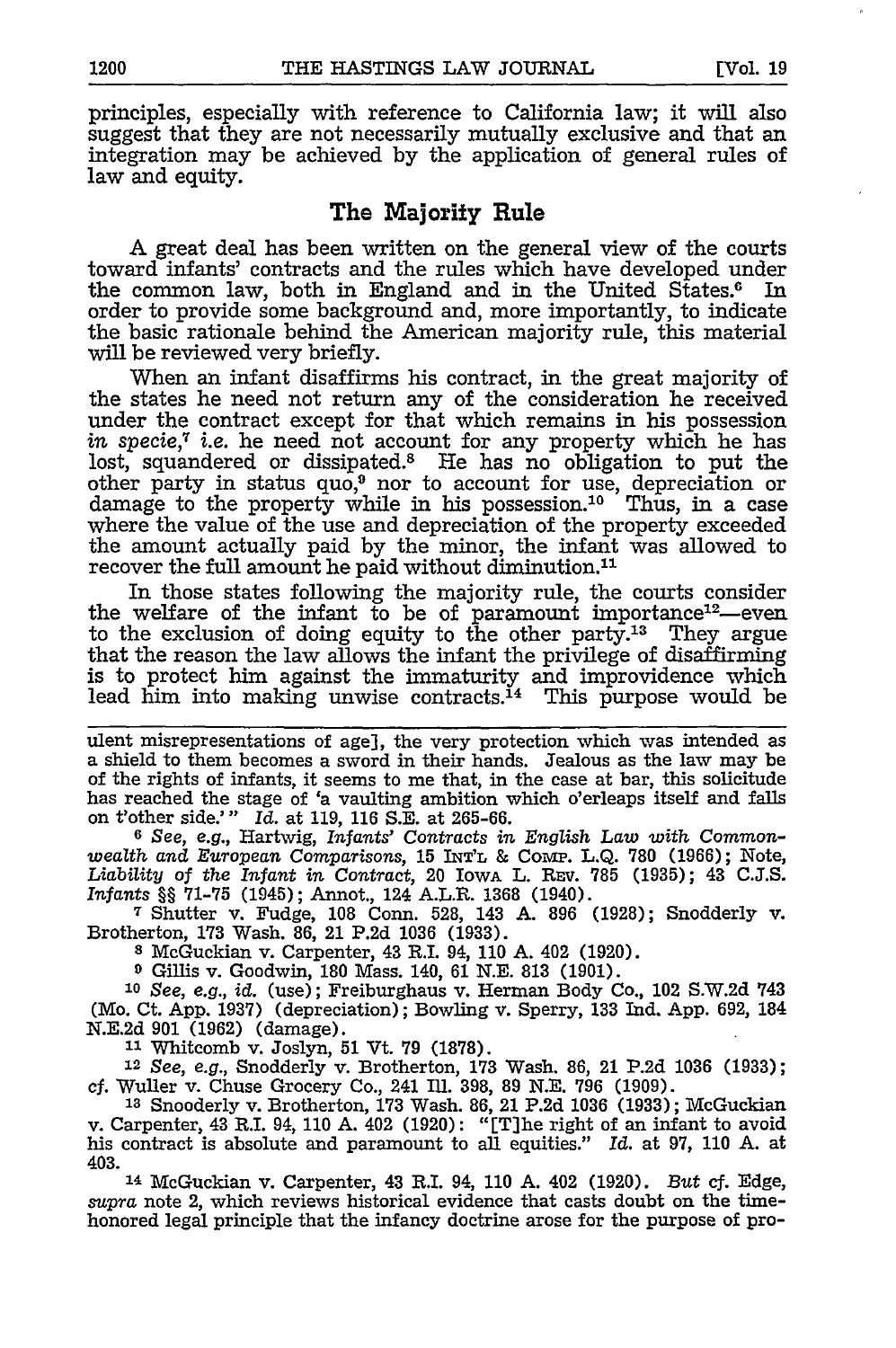undermined **if** the protection ended here and the infant were, nevertheless, required to account for property he may have lost, squandered or **destroyed: 15**

The improvidence which the law contemplates is not simply the making of an unwise contract, but very often is the use or misuse to which the property is put after it is purchased. To deny the privilege or right of disaffirmance, when that improvidence or folly has become apparent, would permit the accomplishment of the very thing against which the law seeks to provide.<sup>16</sup>

Several other reasons have also been offered for the majority view. Among these are that requiring restitution would be permitting the other party to enforce the contract against the infant; $^{17}$  that use and depreciation are intangible and cannot be restored; $^{18}$  that use is not part of the property which passes under the contract;<sup>19</sup> and that **if** allowance were permitted for use, the minor might be charged with more than the full contract price.20

## **California Law**

In California, these matters are controlled **by** statute.21 This note shall be primarily concerned with section **35** of the Civil Code.22 As a result of this statute, and the judicial interpretation made of it, the California cases present a complete dichotomy as to the effect of disaffirmance, depending upon whether the minor was under or over the age of **18** at the time of making the contract.

tecting minors. The article suggests that this was more likely an afterthought to rationalize a policy developed out of less humanistic considerations. *Id.* at 219-22. It also advances reasons for doubting that the majority rule as presently applied "arises out of a real need of minors for the generous protection afforded them." **Id.** at **223-27.**

**<sup>15</sup>**Weathers v. Owen, **78** Ga. App. **505, 51 S.E.2d** 584 (1949).

"[This is nothing more than the law anticipates of him, and he cannot be required to repurchase the right of reclaiming his own **by** still further abstractions from his estate. Otherwise the rule would practically strike down the shield which the law, **by** reason of his inexperience and youth, throws around him." *Id.* at **508, 51 S.E.2d** at **587.**

**<sup>16</sup>**Snodderly v. Brotherton, **173** Wash. **86, 90-91,** 21 **P.2d 1036, 1037 (1933). <sup>17</sup>**Utterstrom v. Myron **D.** Kidder, Inc., 124 Me. **10, 13,** 124 **A. 725, 726**

(1924); McCarthy v. Henderson, **138** Mass. **310, 313 (1885).**

**<sup>18</sup>**Utterstrom v. Myron **D.** Kidder, Inc., 124 Me. **10, 13,** 124 **A-** 725, **726** (1924).

**<sup>19</sup>**Gannon v. Manning, 42 App. D.C. 206, 209 (1914).

20 Creer v. Active Auto Exch., 99 Conn. 266, 280, 121 A. 888, 893 (1923).

21 See *generally* **CAL.** Crv. CODE **§§** 25-37.

22 CAL. CIv. **CODE § 35** reads as follows:

"In all cases other than those specified in sections thirty-six and thirtyseven, the contract of a minor, if made whilst he is under the age of eighteen, may be disaffirmed by the minor himself, either before his majority or within a reasonable time afterwards; or, in case of his death within that period, by his heirs or personal representatives; and if the contract be made by the minor whilst he is over the age of eighteen, it may be disaffirmed in like manner upon restoring the consideration to the party from whom it was received, or paying its equivalent." (Enacted in 1872; amended in 1874 to read as above.)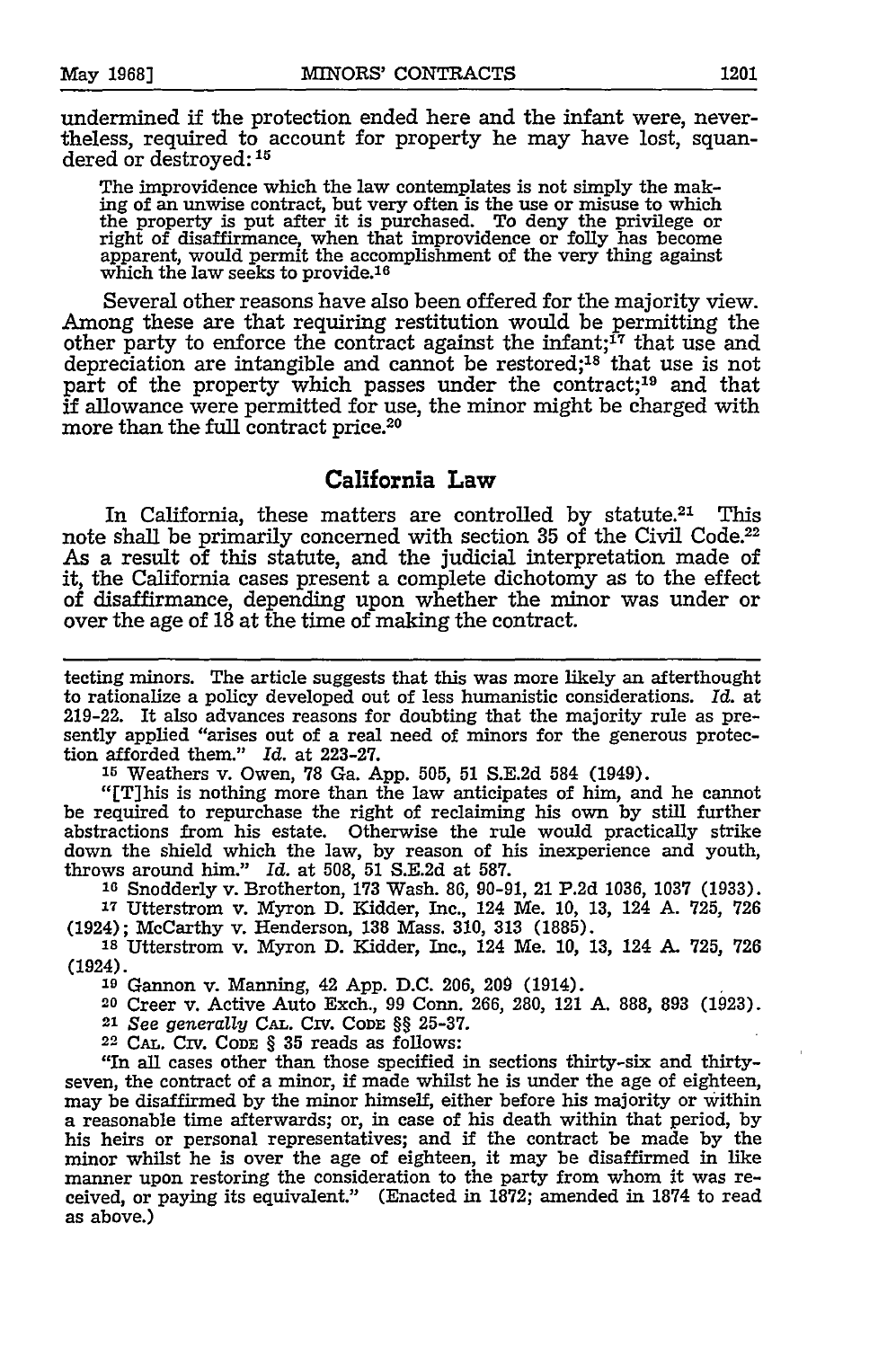#### Over Eighteen

If the minor was over the age of **18,** he is required to restore the consideration<sup>23</sup> as a condition precedent<sup>24</sup> if he elects to disaffirm. He must restore the other party to the status quo<sup>25</sup>—hence, this position is known as the status quo doctrine.26 If the minor no longer has the consideration he received under the contract so that he is unable to restore *in* specie, he is required to make restitution of the equivalent in value.<sup>27</sup> That he has lost or squandered what he has received will not prevent the court from requiring that he make restitution.<sup>28</sup> In California the older minor is governed in many respects by ordinary contract rules relating to rescission, and in an action to rescind the court is vested with broad discretion to see that equity is done.<sup>29</sup>

If the minor has damaged the property he received, the adult seller is entitled to a set-off against the recovery granted to the minor.30 The California courts make no distinction in these cases between depreciation caused by normal wear and tear of an article on the one hand, and negligent damage to it on the other.31 Either way, the minor over 18 must restore the property in as good condition as when delivered to him or pay its equivalent.<sup>32</sup>

These principles are well illustrated by the case of Toon *v.* Mack *International Motor Truck Corp.33* in which the minor plaintiff had purchased a truck for \$7500, making payments totalling \$1725. When the truck was repossessed 5 months later, it had depreciated \$2000 in value due to rough handling. Subsequently, the plaintiff disaffirmed the sale and demanded the return of his purchase money, claiming he had fully complied with the requirements of section 35 by merely returning the truck. The appellate court held that the minor must account for the reasonable use or deterioration in value,<sup>34</sup> and affirmed the award of judgment for the vendor in the amount of \$275-the difference between the depreciation and the amount paid by the minor.35

24 Combs v. Hawes, 2 Cal. Unrep. 555, 8 P. 597 (Ct. App. 1885).

**<sup>25</sup>**Freitas v. Cordeiro, 122 Cal. App. 319, 9 P.2d 882 (1932).

26 The status quo doctrine is also followed in several other states, including New York and Oregon. *See, e.g.,* Rice v. Butler, 160 N.Y. 578, 55 N.E. 275 (1899); Gaither v. Wallingford, 101 Ore. 389, 200 P. 910 (1921). **27** Whyte v. Rosencrantz, 123 Cal. 634, **56** P. 436 (1899); Spencer v. Col-

<sup>27</sup> Whyte v. Rosencrantz, 123 Cal. 634, 56 P. 436 (1899); Spencer v. Collins, 156 Cal. 298, 104 P. 320 (1909).<br><sup>28</sup> Whyte v. Rosencrantz, 123 Cal. 634, 641, 56 P. 436, 439 (1899).

29 LeBaron v. Berryessa Cattle Co., 78 Cal. App. 536, 248 P. **779** (1926); cf. Freitas v. Cordeiro, 122 Cal. App. 319, 9 P.2d 882 (1932). **<sup>30</sup>**Murdock v. Fisher Fin. Corp., 79 Cal. App. 787, 791, 251 P. 319, **<sup>320</sup>**

(1926). The court, in support, cited cases dealing with actions in rescission between adult parties.

**<sup>31</sup>***Id.* at 789-91, 251 P. at 319-20. **<sup>32</sup>***Id.* at 790, 251 P. at 320.

**<sup>33</sup>**87 Cal. App. 151, 262 P. 51 (1927).

<sup>34</sup>*Id.* at 155, 262 P. at 52; *accord,* Murdock v. Fisher Fin. Corp., 79 Cal. App. 787, 251 P. 319 (1926). Both cases are noted in 2 **S.** CAL. L. REV. **71** (1928).

**<sup>35</sup>**This measure of the required restitution was adopted from the case of

**<sup>23</sup>**Whyte v. Rosencrantz, 123 Cal. 634, 56 P. 436 (1899).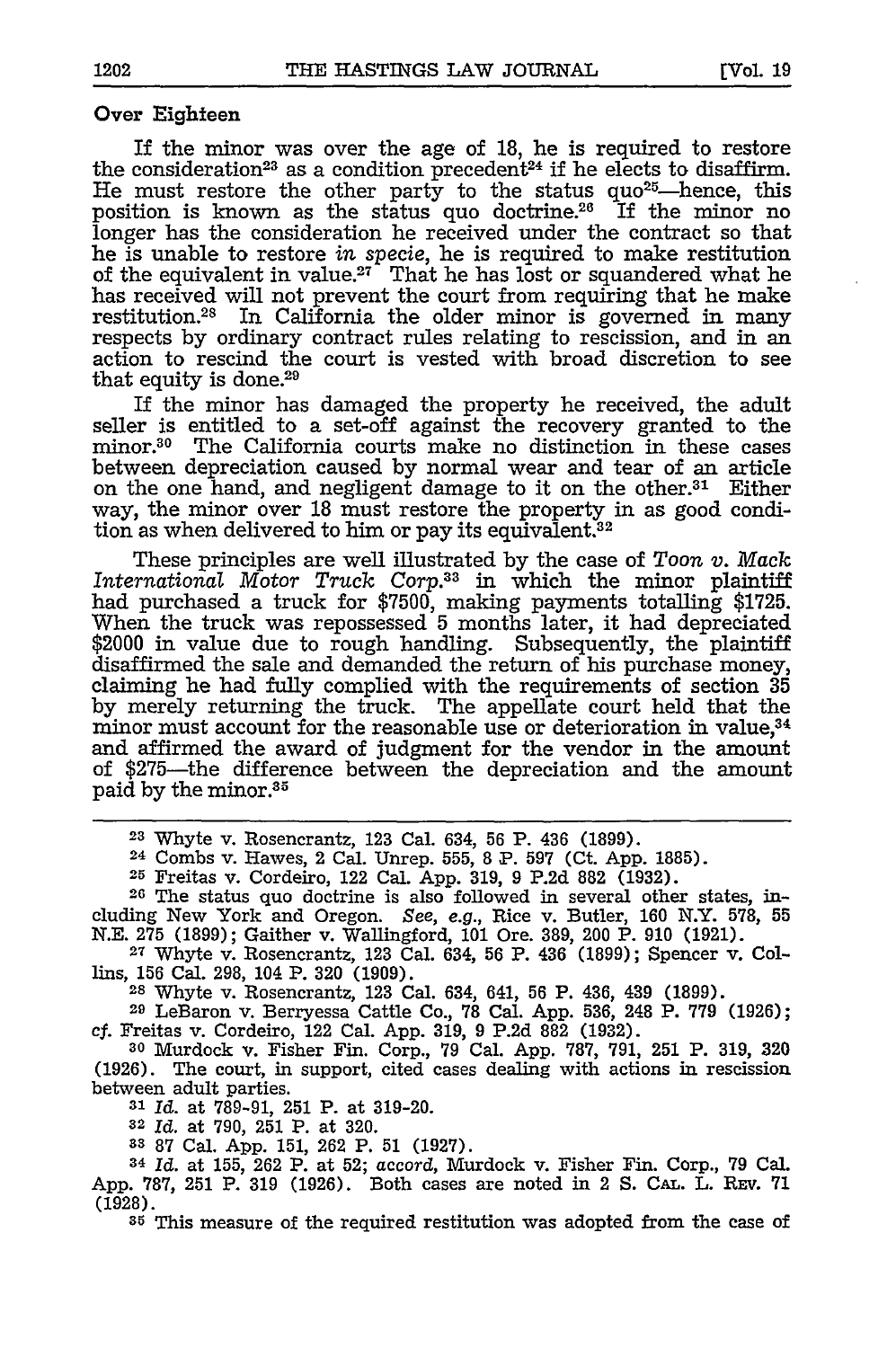Thus, the California rule requires that the older minor make full restitution of all consideration he has received by virtue of the contract.

#### Under Eighteen

In the case of minors under the age of **18,** however, the judicial treatment of California Civil Code section **35** leads to exactly the opposite result. Where a minor has made a contract while under **18** years old and subsequently elects to disaffirm, either before reaching his majority or within a reasonable time thereafter, he may do so and recover the full consideration with which he parted, apparently without an obligation on his part **to** make any restitution of the consideration he received.<sup>36</sup> The case of *Tracy v. Gaudin*<sup>37</sup> presented just such a situation. A 16-year-old minor had forged his guardian's signature on a withdrawal slip in order to obtain guardianship funds with which he purchased a used car from a dealer, paying **in full.** He traded this car a few days later to another person as part payment on a more expensive car. The minor died about a month later. The court allowed the guardian to recover the **full** amount paid to the dealer (on the basis of section **35)** although neither the minor nor the guardian offered at any time to return the automobile, or its value, to the defendant. It was stated **by** the court:

The law is well settled in this state that **...** a contract of a minor under the age of eighteen years may be disaffirmed **by** the minor, or **by** his personal representatives, in case of death, without the return of the consideration received **by** the minor....

In this case the minor had received and retained the benefits of his contract, and was not required to restore the consideration or its equivalent.38

In justification of this result, the court quoted the explanation given in the case of Flittner v. Equitable Life Assurance Society,<sup>39</sup> in which a minor plaintiff was allowed to recover in full premiums he had paid under an insurance contract entered into when he was 16 years old. In *Flittner,* the court reasoned that the overriding consideration on which section **35** was based was the protection of the immature, regardless of the injury to others that a rigid application of this standard might entail:

[Tlhe right of an infant to avoid his contracts is one conferred by law for his protection against his own improvidence and the designs of others; and though its exercise is not infrequently the occasion of injury to those who have in good faith dealt with him, this is a consequence they might have avoided by declining to enter into the contract. It is the policy of the law to discourage adults from contracting with infants, and the former cannot complain if, as a consequence of

Rice v. Butler, **160** N.Y. 578, **55** N.E. **275** (1899). The value of the use is presumed to include the deterioration in value; therefore the deterioration, or depreciation, of the property is a part of the consideration received by the minor and must be restored under **CAL.** Civ. CODE § **35.**

**<sup>30</sup>**Lee v. Hibernia Say. & Loan Soc'y, **177** Cal. 656, **171** P. **677 (1918);** cf. Burnand v. Irigoyen, **30** Cal. 2d 861, 186 P.2d 417 (1947).

**<sup>37</sup>**104 Cal. App. 158, **285** P. **720** (1930).

**<sup>38</sup>***Id.* at **160-61, 285** P. at **721.**

**<sup>39</sup>**30 Cal. App. 209, **157** P. 630 (1916).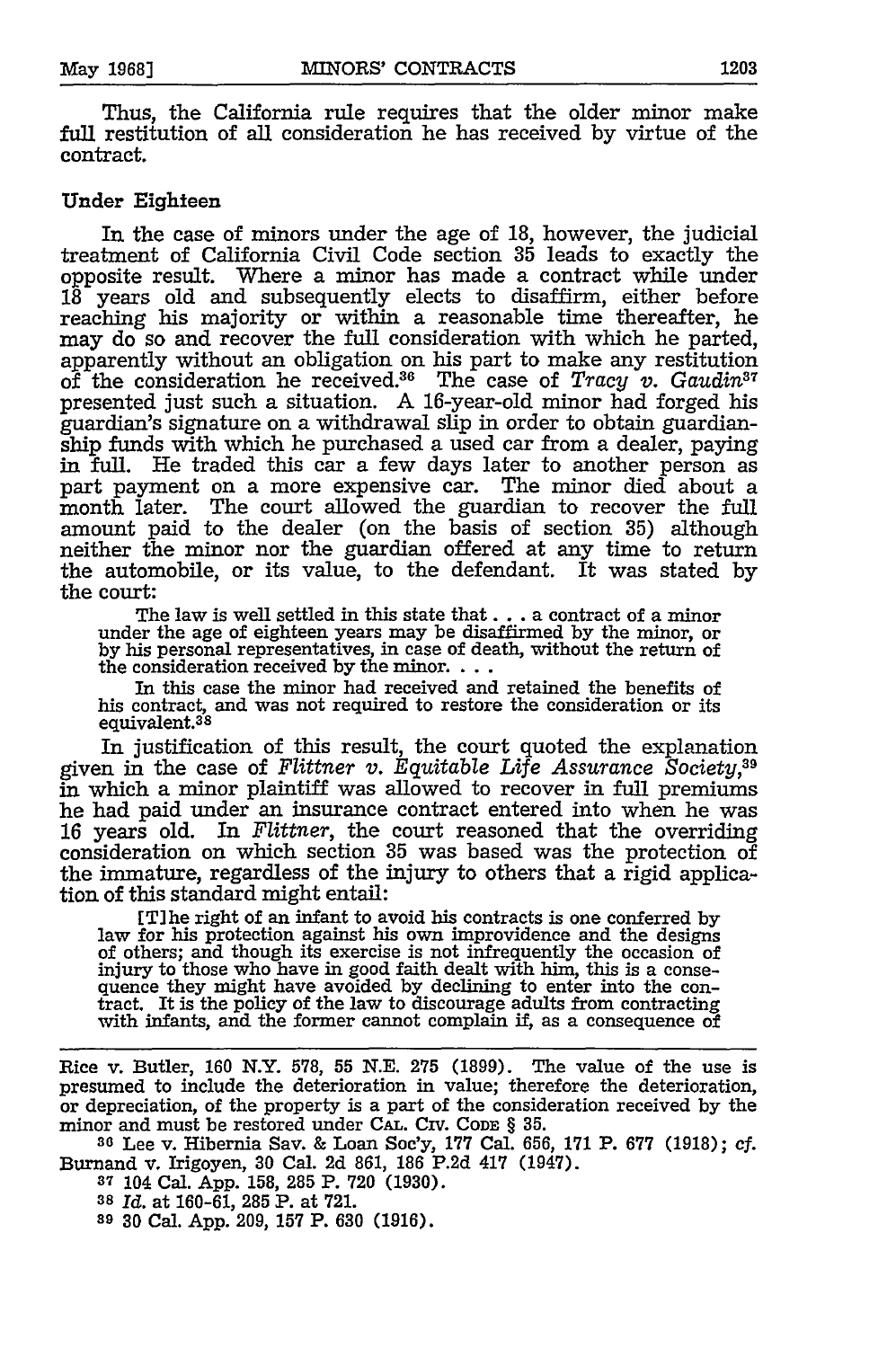their violation of this rule of conduct, they are injured **by** the exercise of the right with which the law has purposely invested the latter, nor charge that the infant in exercising the right is guilty of fraud.<sup>40</sup>

One who deals with the younger minor in California is, thus, almost in the position of a wrongdoer, worthy of punishment. The result, as courts have frequently recited, is that one deals with infants at his peril<sup>41</sup>—and that peril may be considerable. The dangers are further increased by the fact that the California courts do not recognize fraudulent misrepresentations of age as a ground of estoppel against the minor invoking his privilege.42

While at first glance it may appear as though the California courts have interpreted this statute in the only way open to them, a closer examination will reveal this not to be the case. Section 35 gives the minor over 18 the right to disaffirm "upon restoring the consideration" but does not refer at all to the consideration in the case of the younger minor; it does not say he must restore it, but neither does it say that he is entitled to retain it.<sup>43</sup> Perhaps the significance of the additional requirement in the case of the older minor is only to make restoration a condition precedent to disaffirmance and not to endow the younger minor with possessory rights to property obtained under a contract which he repudiates.

It is interesting to note that this latter interpretation is made in several states which have statutes copied from the California model.<sup>44</sup>

**<sup>40</sup>***Id.* at 216-17, **157** P. at 633-34.

**<sup>41</sup>**Burnand v. Irigoyen, **30** Cal. 2d 861, 866, 186 P.2d 417, 420 (1947).

**<sup>42</sup>**Williams v. Leon T. Shettler Co., 98 Cal. App. 282, 276 P. 1065 (1929); cf. Lee v. Hibernia Say. & Loan Soc'y, **177** Cal. 656, **171** P. **677** (1918); Morgan v. Morgan, 220 Cal. App. 2d 665, 34 Cal. Rptr. 82 (1963). "The doctrine of estoppel has no application to infants." Lackman v. Wood, 25 Cal. 147, **153**  $(1864)$ .<br>43 There is some controversy among the commentators on whether the

minor in such cases is in fact entitled to retain the consideration. One writer commenting on Tracy v. Gaudin, 104 Cal. App. 158, 285 P. **720** (1930) (discussed in text following note **35** *supra),* suggests that the vendor could regain possession of the property if it remained in the minor's hands (or in his estate). B. ARMSTRONG, 2 **CALIFoRNIA FAMILy** LAw 1427 (1953). Another commentator takes the same position, stating that "[a]lthough restoration of consideration is not a statutory condition of disaffirmance in the contract of a minor under 18, when the minor disaffirms, the consideration which the minor received and which remains in his hands becomes again the property of the other contracting party who can enforce restoration." **R.** Davis, *The Minor as Wage Earner* and *Property Owner,* in 1 **THE** CAIromNIA **FAmIY LAW-YER** 689, 698 (1961). While this rule undoubtedly obtains in many states, there is not the slightest suggestion in *Tracy v. Gaudin* or any other California case that such is true in California (nor do the above writers cite any California authorities in support of their suppositions). The cases rather indicate the contrary to be true, and this is the interpretation adopted by the editors of the *California Annotations* to *the Restatement of Restitution:* **"To** some extent, California must be considered *contra* to this section [section 139, that 'incapacity to enter into a contract . . . is not in itself a defense in an action for restitution'], since where the minor is under 18 there is no duty to restore; it follows that there could be no liability imposed on him in a direct action [citing *Tracy v. Gaudin* and other cases]." **CALIFORNIA STATE BAR, CALIFoRuiA ANNOTATIONS TO THE RESTATEmENT Or RESTITUTiON § 139** (1940).

**44 IDAHO CODE** § **32-103 (1963);** N.D. **CENT. CODE ANN.** § 14-10-11 (1960);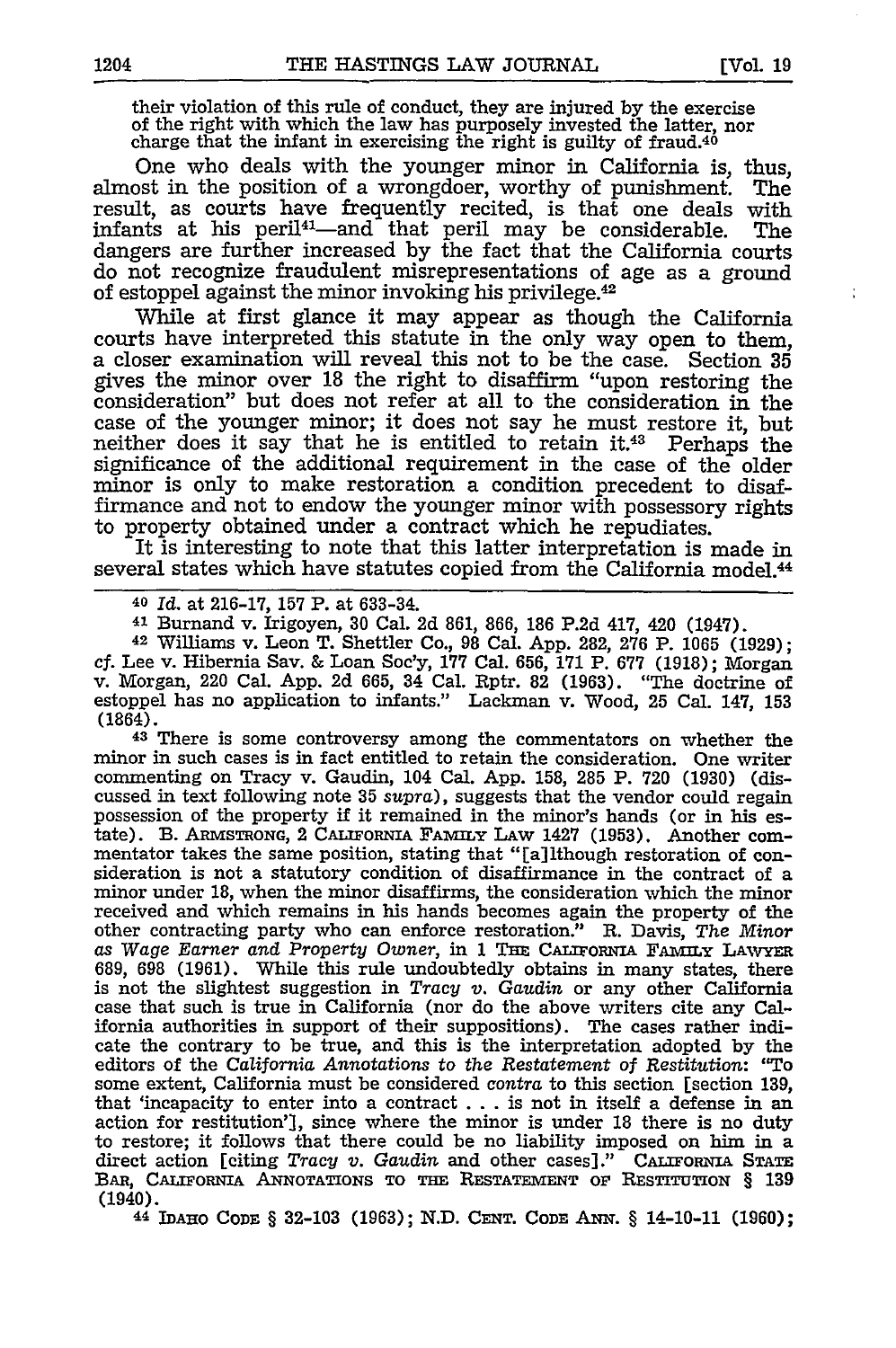For example, in *Gage v. Moore,45* an Oklahoma case, a 14-year-old boy purchased a motor bike from the defendant for cash and a few days later sought to get his money back. Relying on the Oklahoma statute, the court stated that the plaintiff,

**Eb]** eing under the age of *18,* . . .could disaffirm the contract and re-cover the purchase price paid. Whether or not there was a valid offer to return the consideration is of no effect. Of course, when he rescinds, the property that remains in his hands becomes again that of the defendant and restoration can be enforced.<sup>40</sup>

Thus, it appears that a statute such as California Civil Code section **35** does not compel the result reached by the California courts with respect to minors under the age of **18.47** The interpretation given similar statutes in other states, as indicated above, permits recognition of equitable rights of the adult party and is the better view. Disaffirmance by a minor is a right in its nature similar to that of rescission in the case of an adult,<sup>48</sup> and it is desirable that the general doctrine of rescission be departed from no further than is necessary for the protection of the infant.<sup>49</sup> The infant is as fully protected as he needs to be if he can escape any obligations under the contract and recover all that he has paid in excess of the value he received; it is unnecessary and unjust to penalize the adult, who has fairly and innocently contracted with a minor, by denying him restitution.50

The reasons which cause incapacity to make contracts **...** do not apply to actions for restitution which are based on unjust enrichment. It is fair **that...** infants, even **if** they are not required to perform their promises, **....** should be required to return benefits which they have received, at least if they are still in possession of the subject matter or its proceeds. <sup>51</sup>

### Toward a Resfitution Theory: The Provident-Contract Rule

A minority of the states have adopted the "provident-contract" or "benefit" rule. This view overcomes many of the difficulties inherent in both the majority rule and the status quo doctrine. It has the advantage of being more logically consistent than the majority rule as well as recognizing that both parties to the contract may have rights which deserve protection. While agreeing that the minor does not possess the discretion and experience of adults and must therefore be protected against his own contractual follies, $52$  the courts advocating the so-called "provident-contract rule" go on to acknowledge that a fair and honest contract may well be to the minor's

15 **OKLA. ST.** ANN. § **19 (1966); S.D. CODE** § 43.0105 **(1939).**

**<sup>45</sup>**200 Okla. 623, **198 P.2d 395** (1948).

**<sup>46</sup>***Id.* at **625, 198 P.2d** at **396.**

<sup>47</sup>*See also* Commercial Credit Co. v. Mizer, **50** Idaho **388, 296** P. **580 (1931);** Gruba v. Chapman, **36 S.D. 119, 153** N.W. 929 (1915).

**<sup>48</sup>**LeBaron v. Berryessa Cattle Co., **78** Cal. App. **536,** 248 P. **779** (1926).

**<sup>49</sup>**Lemmon v. Beeman, 45 Ohio St. 505, **15** N.E. 476 (1888).

*<sup>50</sup>See* Johnson v. Northwestern Mut. Life Ins. Co., **56 linn.** 365, **59** N.W. 992 (1894); Bartlett v. Bailey, **59** N.H. 408 (1879). *See also* Note, **81** U. PA. L. **REV. 731** (1935).

**51 RESTATEMENT OF** RESTITUTION § 139, comment a at **559** (1940).

62 Porter v. Wilson, 106 N.H. 270, 209 A.2d **730** (1965).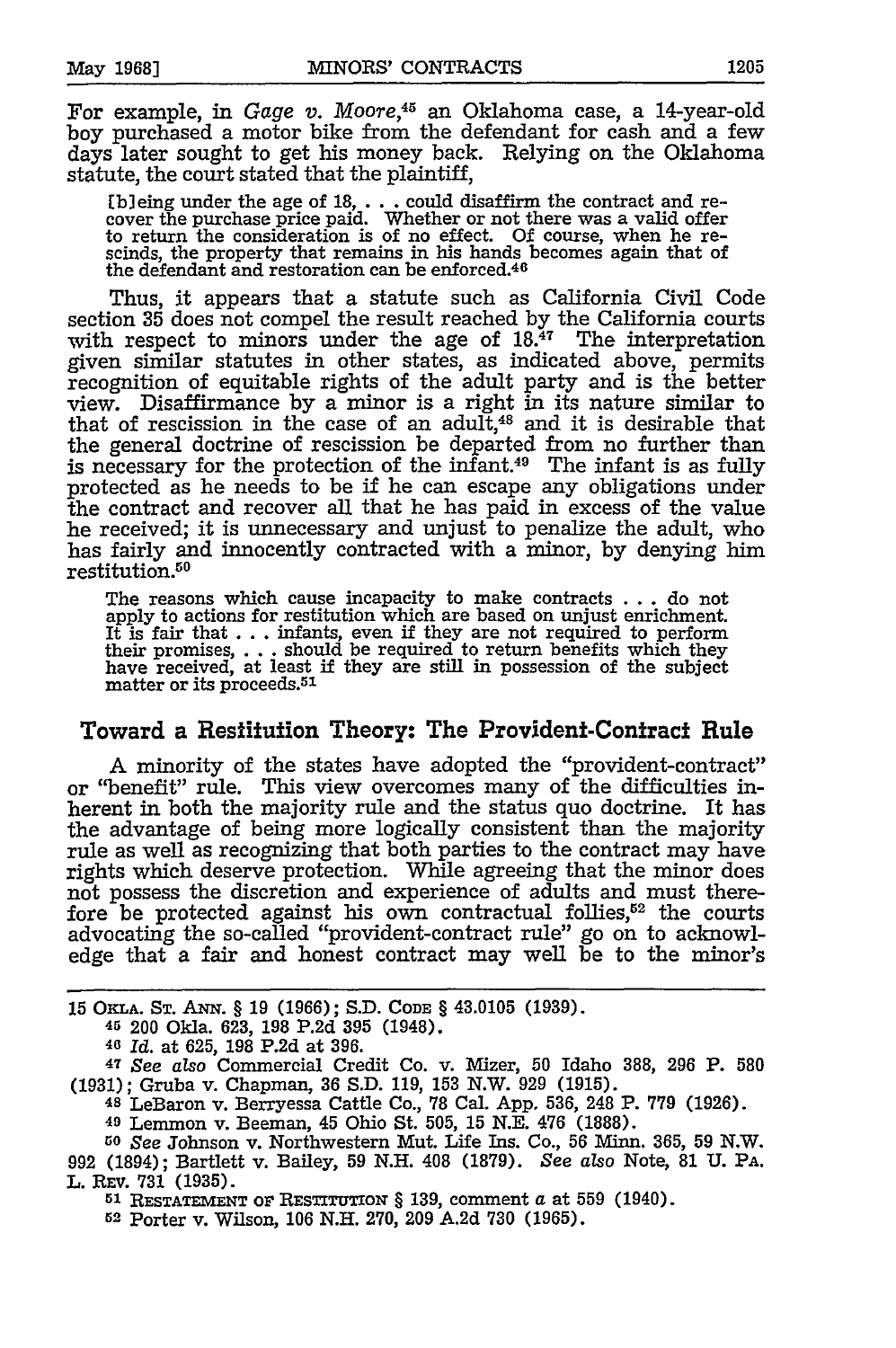benefit<sup>53</sup> and, if so, should be viewed favorably by the  $law<sup>54</sup>$  All jurisdictions agree that minors' contracts for necessaries are enforceable by the other party,<sup>55</sup> and it is argued that this position represents but a special application of a broader principle:

The right to recover for necessaries is given, because the infant has derived a benefit therefrom. It is upon no other ground. If the benefit is the foundation of the right, why should it be limited to necessaries? It cannot be said that the infant, if engaged in trade or business, may not derive a benefit therefrom. If benefit obtained by<br>the infant is the test in one case, why not make it the test in all cases?<br>...The true rule is, that the contract of an infant ..., whether exe-<br>cuted o ing to the other party the consideration received, or allowing him to recover compensation for all the benefit conferred upon the party seeking to avoid the contract.<sup>50</sup>

In operation the principle requires the party dealing with the infant to have acted fairly and in good faith. Where the adult has been guilty of fraud or overreaching he is not entitled to recover the property he parted with under the contract, except for that which the infant still retains *in specie;57* and the burden is on the other party to show he dealt fairly with the minor.<sup>58</sup>

As a further prerequisite to allowing recovery to the adult, the court must find the contract to be a reasonable and provident one for the minor.59 This requisite may in fact be somewhat superfluous. Since the minor is only liable-not on the contract, but in restitution<sup>60</sup>-for the benefits he received under the contract, he will not have received benefits commensurate with his consideration unless the contract is reasonable and provident from his standpoint, *i.e.* one which does not waste his estate, but is advantageous  $\mathrm{\bar{t}o}$  him. $^\mathrm{61}$ 

Under the provident-contract rule, once the court has made these determinations, the minor may be permitted to rescind if that is the reasonable thing for him to do,62 *i.e.* if the contract was not wholly to his benefit and enforcing it would waste his estate.<sup>63</sup> Where the infant either has parted with the consideration he received, or has received intangible benefits which are incapable of restoration to the

**59** Kochendorfer v. McKercher, 116 **Minn.** 536, **133** N.W. 1133 (1911). **<sup>60</sup>**Porter v. Wilson, 106 N.H. 270, 209 A.2d 730 (1965); cf. Johnson v.

**<sup>62</sup>**Wooldridge v. Lavoie, 79 **N.H.** 21, 104 A. 346 (1918).

**<sup>68</sup>**Johnson v. Northwestern Mut. Life Ins. Co., 56 Minn. 365, **59** N.W. 992 (1894).

**<sup>53</sup>**Hall v. Butterfield, **59 N.H.** 354, **357-59 (1879).**

**<sup>54</sup>***Id.* at **357-59;** cf. Edge, *Voidability of Minors' Contracts: A Feudal* Doc*trine in a Modern Economy,* **1 GA.** L. REV. 205, 230-32 **(1967).**

<sup>55 43</sup> C.J.S. *Infants* § 78 (1945). As this section indicates, however, there is not complete agreement as to what items are to be classified as necessaries.

**<sup>56</sup>**Hall v. Butterfield, 59 N.H. 354, **359** (1879); accord Porter v. Wilson, 106 N.H. 270, 209 A.2d 730 (1965).

**<sup>57</sup>**Gislason v. Henry L. Doherty **&** Co., 194 **Minn.** 476, 479, 260 N.W. 883, 884 (1935).

**<sup>58</sup>***Id.* at 478, 260 N.W. at 884; Johnson v. Northwestern Mut. Life Ins. Co., 56 Minn. 365, 377, 59 N.W. 992, 994 (1894).

Northwestern Mut. Life Ins. Co., 56 Minn. 365, 59 N.W. 992 (1894). **<sup>61</sup>**Berglund v. American Multigraph Sales Co., 135 Minn. 67, 160 N.W.

<sup>191 (1916).</sup>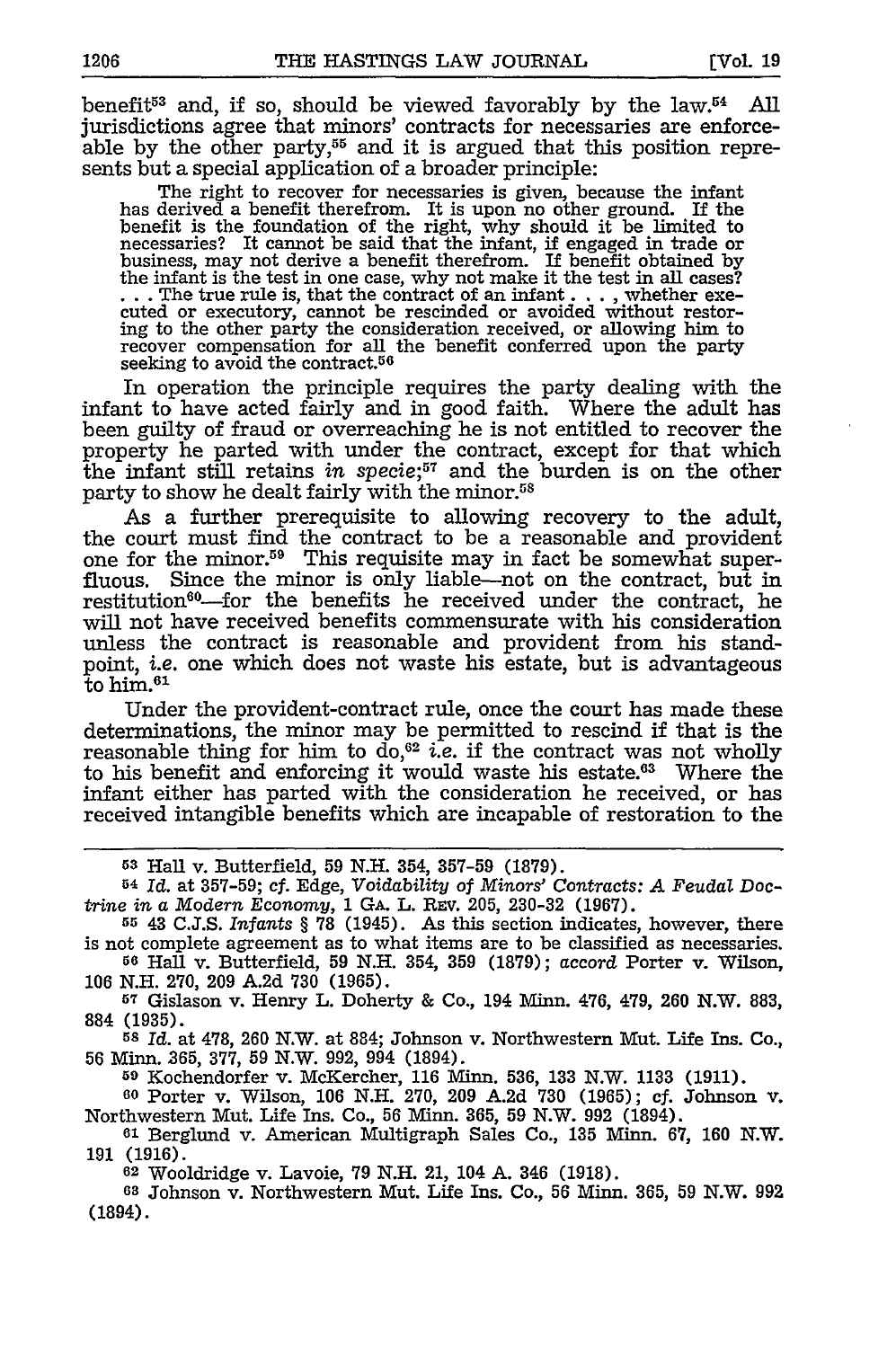other party, his recovery on disaffirmance is limited to payments he may have made in excess of the actual benefit he received.<sup>64</sup> Where he can return the property received under the contract, the minor is again liable for the value of the benefits he received, $65$  including the use and depreciation of the property while in his possession. $66$ 

Suppose, for example, a 16-year-old contracts to buy a used car from a dealer for \$800, with a \$200 down payment and installments of \$100 per month. He uses it both for pleasure-riding and for transportation to and from his part-time job. After 3 months, having made two additional payments of \$100, he decides to disaffirm and demands the return of his money. The car during the period it was in the minor's possession depreciated in the amount of \$125.

In this situation the court could find that using a car for pleasureriding was of no real benefit to a 16-year-old boy, but that using it to travel between his home and job was a benefit to the extent of \$20 per month. Consequently, the court would order the car returned to the vendor, who in turn would be required to refund all but \$60 of the purchase money.

If, on the other hand, the court should conclude that the dealer had taken unfair advantage of an unsophisticated infant by selling him a car fairly worth only \$500, the court would order restoration of the full purchase price and the dealer would be entitled only to a return of the car in its then existing condition.

In all such cases, benefit is measured by the value to the minor according to his "station in life,"<sup>67</sup> considering all the circumstances.<sup>68</sup> This value is to be determined by the court<sup>69</sup> and is not necessarily the same as the market value or contract price of the property<sup> $\bar{i}$ o</sup>

**<sup>64</sup>***Id.* (life insurance). Under the usual status quo doctrine, the minor need not make restitution for intangible benefits. *See, e.g.,* Icovino v. Haymes, 191 Misc. 311, 77 N.Y.S.2d 316 (N.Y. Mun. Ct. 1948) (music lessons). The California rule, however, is to the contrary. Spencer v. Collins, 156 Cal. 298, 104 P. 320 (1909) (legal services).

**<sup>65</sup>**Wooldridge v. Lavoie, 79 N.H. 21, 104 A. 346 (1918) (automobile).

**<sup>60</sup>***Id.* "Depreciation" is a somewhat misleading term when used in this connection since it is measured by the value of the minor's use, rather than by decrease in market value; it is, therefore, a sort of "subjective" depreciation. Thus, damages caused by the minor to the other's property are not part of the benefit he receives, and he is not required to make restitution for such losses. Stack v. Cavanaugh, 67 N.H. 149, 30 A. 350 (1892). The rule under the status quo doctrine is, of course, otherwise. See text accompanying notes 21-33 *supra.*

**<sup>67</sup>**Wooldridge v. Lavoie, 79 N.H. 21, 22, 104 A. 346, 347 (1918).

**<sup>68</sup>**Hall v. Butterfield, 59 N.H. 354 (1879).

"The question whether the infant has received a benefit,—like the question of what are necessaries, and what sum the infant ought to pay for them,... and other similar questions,- is one of mixed law and fact. No uniform rule can be established. A contract, which under some circumstances to one person might be beneficial, under others and to another might be injurious. In no two cases are we likely to find the same facts; and it must always be for the trier to apply the law to the facts, and determine whether the infant has been benefited, and to what extent." Id. at 359.

**<sup>09</sup>**Porter v. Wilson, 106 N.H. 270, 209 A.2d 730 (1965).

**70** Wooldridge v. Lavoie, 79 N.H. 21, 104 A. 346 (1918).

"While it is true . . . that the pleasure derived from the use of a car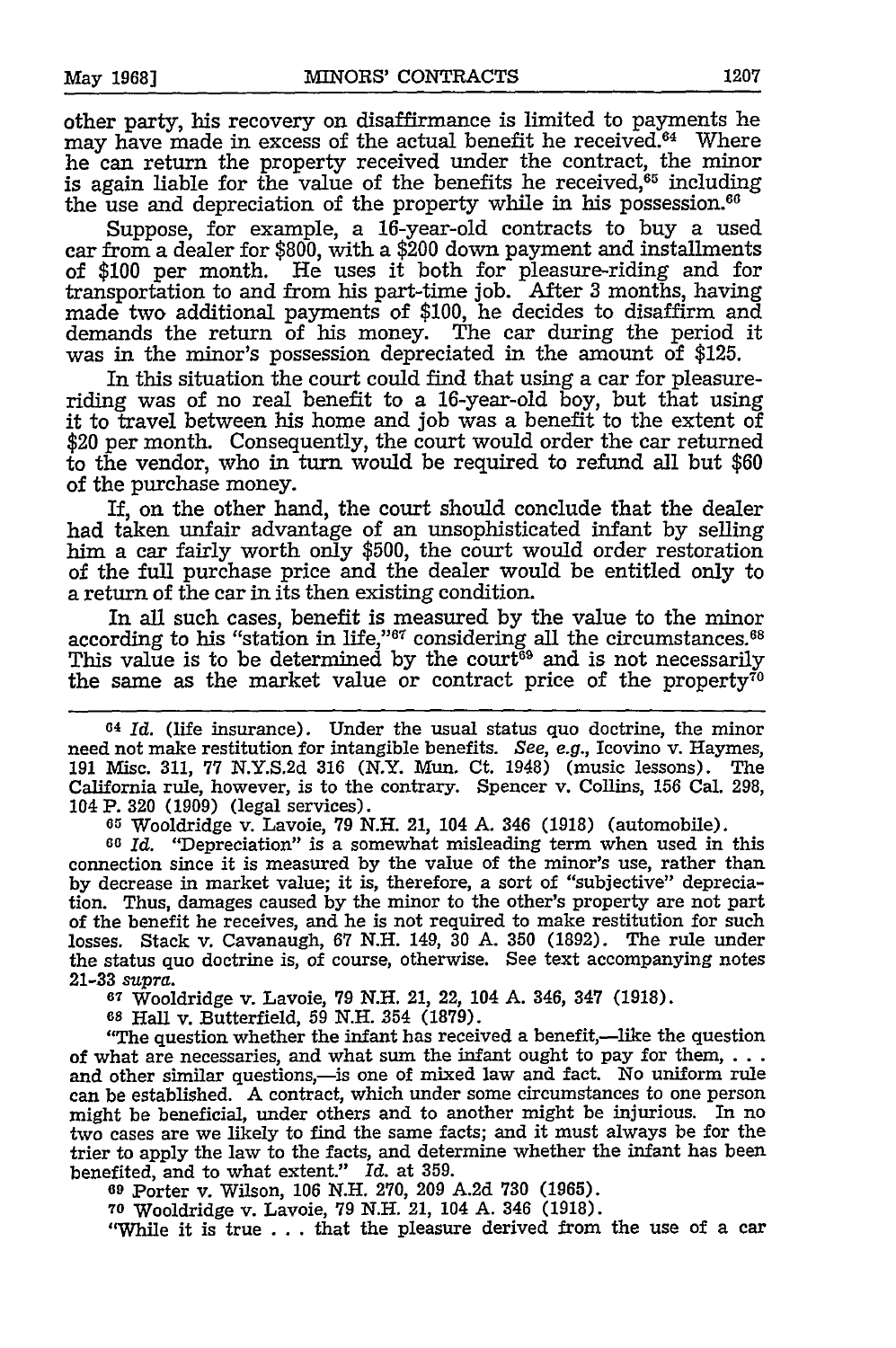or services.<sup>71</sup> The value to the minor will vary according to the use to which he puts the contract property, e.g. he receives more benefit from an automobile when he employs it in his job than when he uses it solely for pleasure.<sup>72</sup>

Misrepresentations of age by the minor will not estop him from avoiding his contracts under this view.<sup>73</sup> They may, however, entitle the vendor to recover damages for depreciation of the property while in the hands of the infant notwithstanding the fact that the contract was not a provident one from the standpoint of the minor.<sup>74</sup>

The minority view has received the support of many writers who have considered the question.<sup>75</sup> The Oregon Supreme Court, considering such a case<sup>76</sup> on first impression, commended the minority view as being "best adapted to modern conditions,"<sup>77</sup> and one which "will fully and fairly protect the minor against injustice or imposition, and at the same time will be fair to the businessman who has dealt with such minor in good faith."<sup>78</sup> Not only did the superior logic and justice of the minority rule appeal strongly to the court, but also it considered of great importance the individual and social consequences which might result from the failure to adopt such princi $p$ les. $79$ 

may be a benefit to a minor within the meaning of this rule, whether [the minor] was benefited by using this car in the way he did depends on whether using it in that way was the reasonable thing for a boy in his station in life to do . . ." *Id.* at 22, 104 A. at 347. "[The minor] was obliged to account for the benefits received from the use of the goods. This would be the benefits received by him, not necessarily the market value of such use or the rental value of the goods." Berglund v. American Multigraph Sales Co., **135**

Minn. 67, 72, 160 N.W. 191, 193 (1916). **<sup>71</sup>**Porter v. Wilson, 106 N.H. 270, 209 A.2d 730 (1965).

**<sup>72</sup>***Cf.* Wooldridge v. Lavoie, 79 N.H. 21, 104 A. 346 (1918).

**<sup>73</sup>**Conrad v. Lane, 26 Minn. 389, 4 N.W. **695** (1880).

**<sup>74</sup>**Steigerwalt v. Woodhead Co., 186 Minn. 558, 244 N.W. 412 (1932). The test becomes in such instances one of "objective" depreciation (see note 65 *supra),* i.e. the same utilized under the status quo doctrine. See text accom-

panying notes 21-33 supra. **<sup>75</sup>***See, e.g.,* 2 **S.** WiLisToN, CONTRACTs § 238, at 43 **(3d** ed. W. Jaeger 1959): "This seems to offer a flexible rule which will prevent imposition upon the infant and also tend to prevent the infant from imposing to any serious degree upon others." J. **MADDEN,** PERSONS AND DOMEsTic RELATIONS 592 (1931): "The doctrine of 'benefits' has good possibilities for the solution of this difficult question and deserves wider adoption."

**<sup>76</sup>**Petit v. Liston, 97 Ore. 464, 191 P. 660 (1920). **<sup>77</sup>***Id.* at 470, 191 P. at 662.

**<sup>78</sup>***Id.* Unfortunately the Oregon Supreme Court, while claiming to adopt the benefit doctrine, misapplied it and measured benefit by the market value of the damage to the motorcycle while in plaintiff's hands. This is actually the status quo doctrine of California (for minors over 18) and New York which the court does not distinguish from the benefit or provident-contract doctrine of New Hampshire and Minnesota. The court's rationale, nevertheless, is sound.

**79** *Id.* at 470-71, **191** P. at 662. "[I]t will not exert any good moral influence upon boys and young men, and will not tend to encourage honesty and integrity, or lead them to a good and useful business future, if they are taught that they can make purchases with their own money, for their benefit, and after paying for them in this way, and using them until they are worn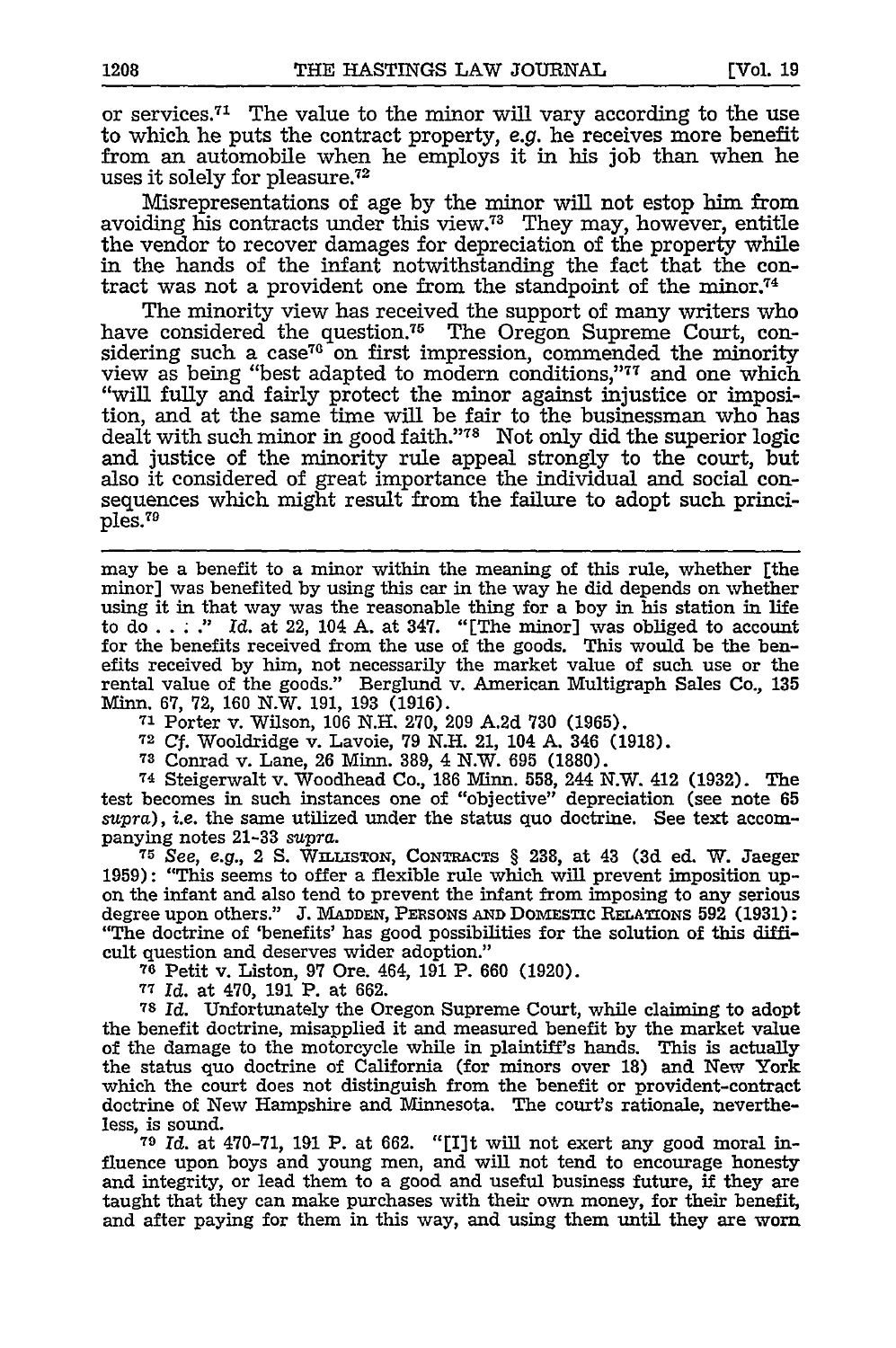### **Conclusion**

What evaluation can be made of the existing techniques used for dealing with disaffirmance of minors' contracts? Of the three methods currently employed, the benefits doctrine seems generally superior. It offers the most individualized treatment of the infant's contractual capacity, determined by careful personal attention on the part of the court rather than by legislative fiat. This very factor, however, creates perhaps the major drawback of the benefits doctrine. The degree of restitution to be required of the minor is determined by the court from its investigation into the personal circumstances of the minor. It is just this information that the adult must know, therefore, in order to deal confidently with the minor. But such information is generally lacking. The adult cannot know whether the particular minor will benefit from the contract in the opinion of the court; he generally does not know the minor's "station in life," nor his special needs for the property in question. Thus, uncertainty is present in any dealings with minors.

This drawback, however, is not sufficient to outweigh the manifest advantages of the benefits doctrine over the other two theories. With the exercise of reasonable judgment by the merchant, these problems should not be serious; the major concern of the courts should be to insure that the transaction is free from those elements of overreaching and fraud that should be fairly obvious to anyone. And while it is true that the benefits doctrine reduces the degree of protection afforded infants under the majoity rule, it does so only to the extent necessary to prevent their unjust enrichment at the expense of the other party.

The weakness of the alternative status quo doctrine is that it practically eliminates the protection given to the infant; in effect he is held liable in quasi-contract for the value of the consideration received on all his contracts, whether provident or not. If the argument that the infant needs protection against his own immaturity is correct, it must be admitted that this approach fails to provide such protection. This doctrine, however, is interesting in revealing the attempts made to avoid the obvious injustice of the majority rule.

It must be conceded that in certain instances the status quo doctrine does achieve desirable results. These situations involve contracts made by older minors who are mature in appearance and conduct.80 Under such circumstances in some jurisdictions, such minors are held to be bound absolutely by their contracts. $81$  This suggests one needed

**<sup>80</sup>**See text accompanying notes 21-33 supra.

*<sup>81</sup>See, e.g.,* First State Bank v. Edwards, 245 S.W. **478** (Tex. Civ. App. 1922).

out and destroyed, go back and compel the business man to return to them what they have paid upon the purchase price. Such a doctrine, as it seems to us, can only lead to the corruption of young men's principles and encourage them in habits of trickery and dishonesty." *Id. See also* Robertson v. King, 225 Ark. 276, 282, **280** S.W.2d 402, 406 (1955) (dissenting opinion): "Obviously, justice, common honesty and decency require all to pay their just obligations. Courts should therefore exhaust every means available to force slackers, including infants, to honor their contracts."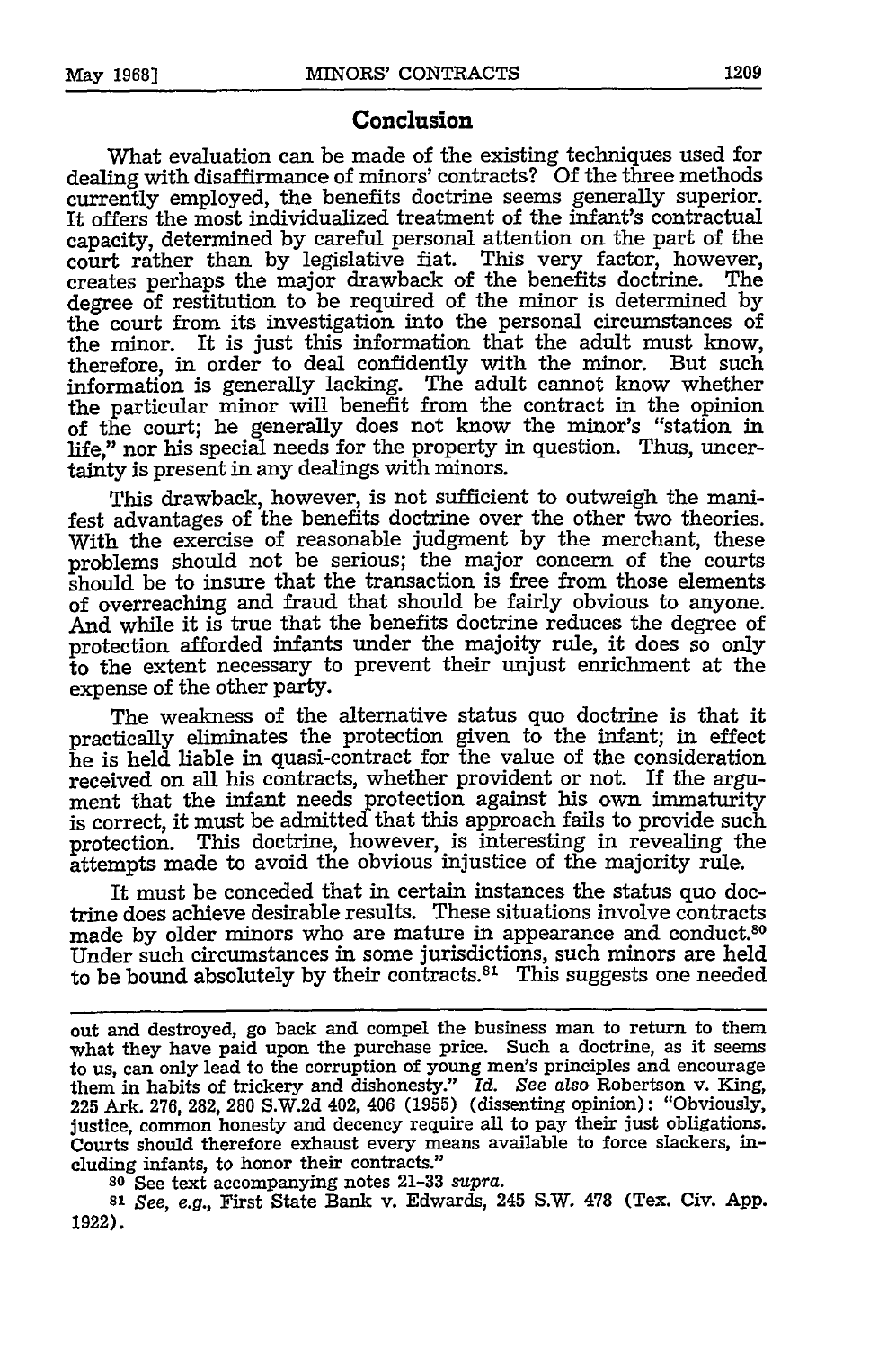and often recommended change:<sup>82</sup> the lowering of the age level at which a minor can disaffirm his contracts to perhaps 18 years.83 This change would help considerably since the older infant more often contracts than does the younger and also infants under 18 are more easily recognized. The modern sophisticated youth should be treated in a manner more in keeping with his present emancipated status which to a large extent has removed the necessity of keeping him a special charge of the law.

Arguments advanced by those courts denying the adult the right to invoke estoppel against a minor who has misrepresented his age surely miss the point. First, estoppel does not "make the contract good," as has been suggested, $84$  since it is good unless avoided; estoppel only operates to keep it good by preventing disaffirmance.<sup>85</sup> The second point is superficially more persuasive: it is claimed that the defense of immaturity presupposes the infant's incapacity to act prudently-not only to make a contract but also to act so as to estop himself from avoiding it.<sup>86</sup> Here the full context of the situation must be kept in mind. If one is sufficiently mature in appearance and action to *reasonably* mislead an adult into believing that he is capable of contracting, it seems fair to charge him with the responsibility for his deception and treat him as an adult.<sup>87</sup> Of course the court must ultimately decide whether the adult was reasonably deceived under the circumstances.

**82** *See, e.g.,* Mehler, *Infant Contractual Responsibility: A Time for Reappraisal and Realistic Adjustment?,* 11 *KAN.* L. REv. 361, **373** (1963); Note,

*The Status of Infancy as a Defense to Contracts,* 34 VA. L. REv. 829, 833 (1948). **<sup>83</sup>***See generally* Edge, *Voidability of Minors' Contracts: A Feudal Doctrine* in a Modern Economy, 1 GA. L. REV. 205 (1967). "This decision should be made only after a realistic and intelligent consideration of who actually needs protection; and such a determination would require more studies about the child's capacities, especially in regard to his engaging in various kinds of economic transactions." *Id.* at 232.

A bill recently introduced in the California Senate would lower to 18 years the age at which a minor may disaffirm his contracts, by deleting from California Civil Code sections 35-37 all references to disaffirmance by minors over 18. Section 35, *supra* note 22, would be amended by deleting the final clause following the word "representatives." S.B. 333 (1968). While a desirable step, this change could compound the uncertainty as to the measure of restitution to be required from the minor under 18. Since the deleted segment of section **35** contains the only reference to restoration of consideration by the minor, passage of the amendment would eliminate the statutory basis of the status quo doctrine in California.

84 Tobin v. Spann, 85 Ark. 556, 559, 109 S.W. 534, 535 (1908); Keen v. Coleman, 39 Pa. 299, 302 (1866).

**<sup>85</sup>**Miller, *Fraudulent Misrepresentations of Age as Affecting the Infant's Contract-A Comparative Study,* 15 U. Pirr. L. REV. 73, 80, 89 (1953). <sup>86</sup> See, e.g., International Text Book Co. v. Connelly, 206 N.Y. 188, 197,

99 N.E. 722, 726 (1912); Tobin v. Spann, 85 Ark. 556, 559, 109 S.W. 534, 535 (1908).

**<sup>87</sup>**New Domain Oil & Gas Co. v. McKinney, 188 Ky. 183, 190-91, 221 S.W. 245, 249 (1920); Note, *The Status of Infancy as a Defense to* Contracts, 34 VA. L. REv. 829, 832 (1948); cf. First State Bank v. Edwards, 245 S.W. 478 (Tex. Civ. App. 1922), where the minor was estopped by his appearance alone without any verbal misstatements by him.